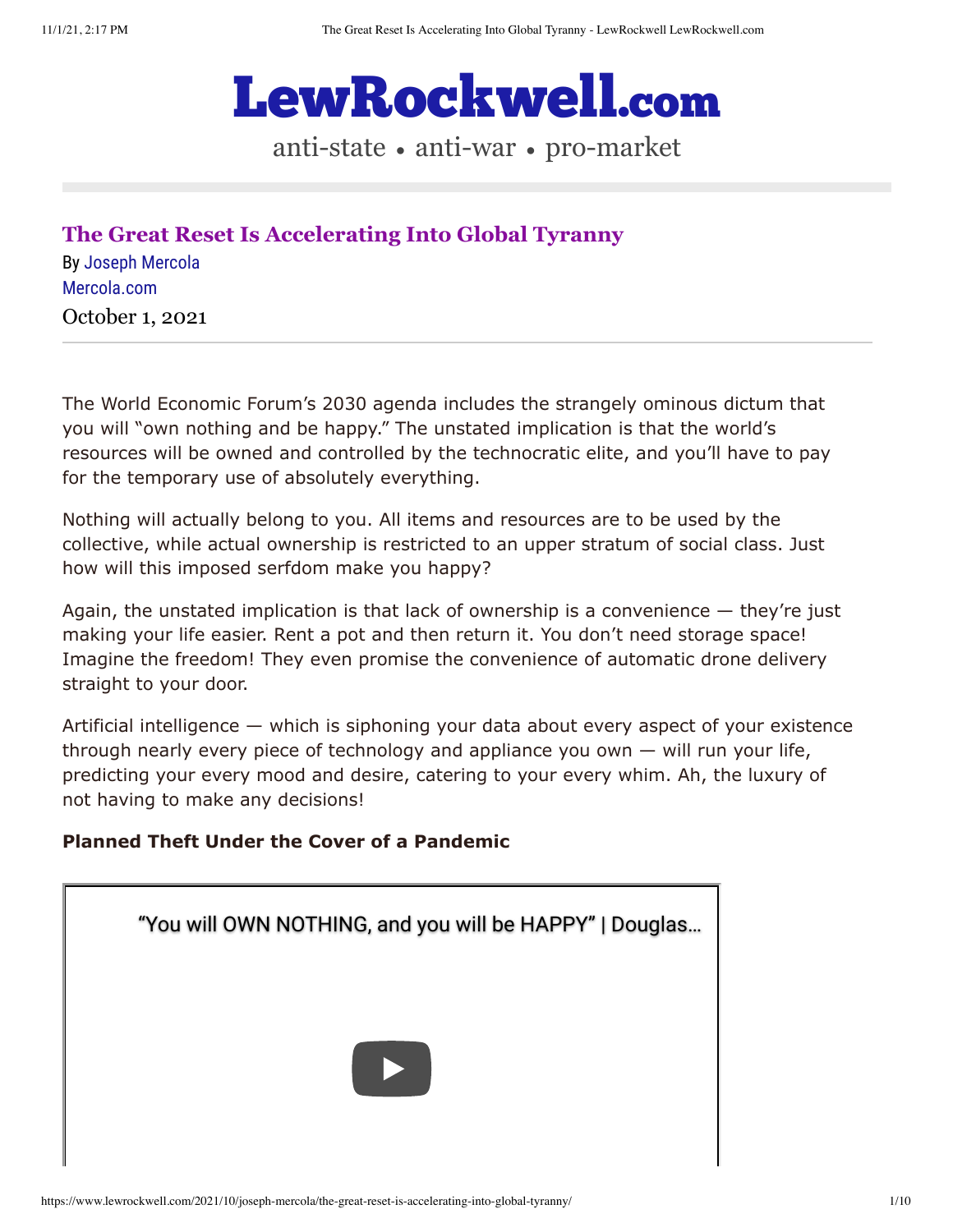This is the mindset they're trying to program into you. As just one example, in a mid-November 2020 video announcement, Canadian Prime Minister Justin Trudeau said: $<sup>1</sup>$ </sup>

*"This pandemic has provided an opportunity for a reset. This is our chance to accelerate our pre-pandemic efforts to re-imagine economic systems that actually address global challenges like extreme poverty, inequality and climate change."*

Some, however, are starting to realize that these narratives of "building back better" and "resetting" the economy to ensure "equity" are proverbial mouse traps. Once you bite the cheese, you'll be stuck, robbed of your freedom forevermore.

In the video above, author Douglas Kruger explains why freedom is impossible without the right to private ownership. The technocratic elite of course do not want you to understand the real-world ramifications of what they have planned, which is why they try to sell this diabolical idea as something that will benefit society and finally make life fair for everyone. It's an attractive narrative, but a dangerous fantasy to buy into. As noted November 16, 2020, by National File:<sup>2</sup>

*"… Trudeau suggested the COVID-19 virus provided an 'opportunity for a reset … to re-imagine economic systems.' This was taken as an endorsement of a World Economic Forum plan to concentrate most private property in the hands of Big Tech mega-corporations.*

*The 'Great Reset' plan involves a collaboration between national governments and international bodies to 'reset capitalism' with an integrated transnational technocratic welfare/surveillance state by the year 2030 …*

*WEF member corporations and government partners would accomplish the 'reset' by using economic policy to virtually abolish individual property and concentrate nearly all wealth in the hands of international mega-corporations.*

*The idea would be to leverage the welfare state and gig economy to replace the economic status quo of individual ownership with one where the majority of*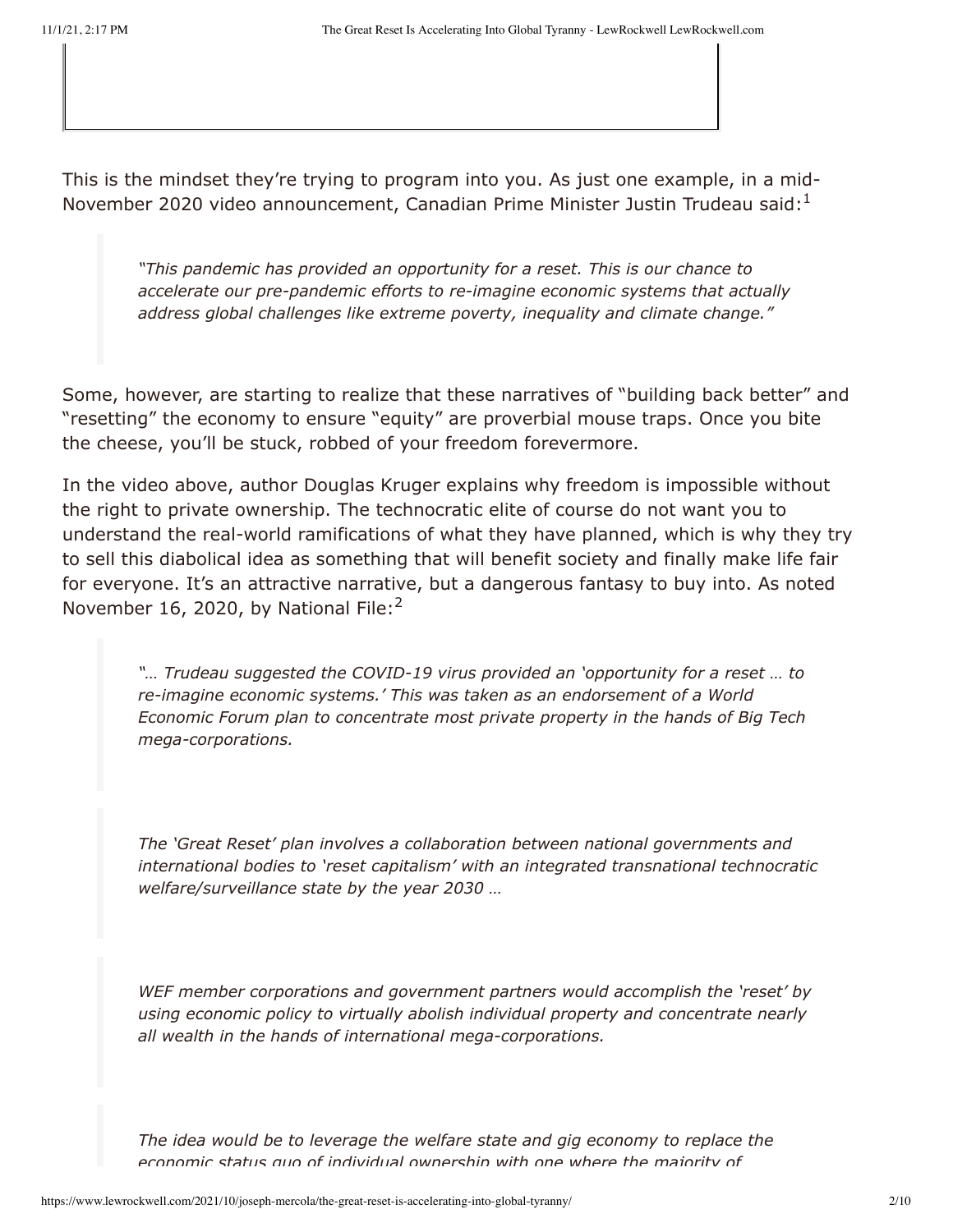*economic status quo of individual ownership with one where the majority of individual needs are rented instead."*

#### **Learn to Recognize the Great Reset Catchphrases**



The WEF's 2030 agenda is part and parcel of what is now advertised as The Great Reset, $3$  a plan that originated in something called the Global Redesign Initiative, drafted by the WEF in the wake of the 2008 economic crisis. The Transnational Institute's website describes the initiative as "multi-stakeholderism" as a "new form of global governance."<sup>4</sup>

On a side note, as I was entering the Transnational Institute reference, I noticed the URL included the words "taxonomy term backup delete later." I don't know if that means anything, but I archived<sup>5</sup> the page just in case. Other terms and slogans that describe various facets of this global takeover agenda include:

- The Fourth Industrial Revolution, which is part of the transhumanist movement.<sup>6</sup> In the video above, WEF founder Klaus Schwab describes these plans
- Building Back Better
- The Green New Deal
- "Equity"
- Stakeholder capitalism

In recent days, we've seen a slew of world leaders come out in lockstep to denounce capitalism, saying we need "stakeholder capitalism." Among them is House Speaker Nancy Pelosi, who September 17, 2021, spoke out against capitalism at a meeting in London.<sup>7,8</sup>

> *"In America, capitalism is our system, it is our economic system, but it has not served our economy as well as it should," she said. "So what we want to do is not d t f th t b t t i it*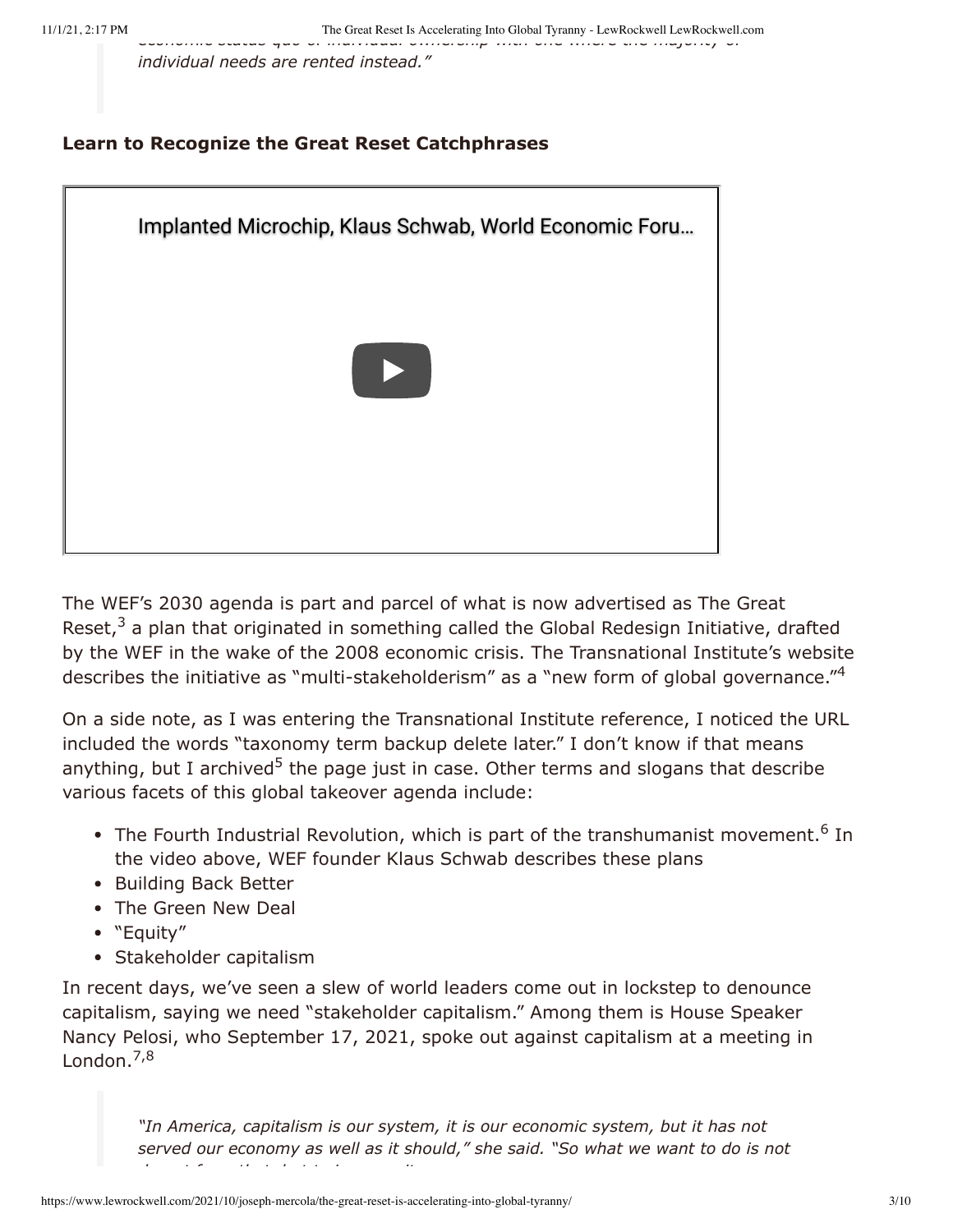*You cannot have a system where the success of some springs from the exploitation of the workers and springs from the exploitation of the environment and the rest, and we have to correct that."*

President Biden is the first U.S. president to embrace stakeholder capitalism by name,<sup>9</sup> and leading Democrats, including Vice-President Kamala Harris and Sen. Elizabeth Warren, have presented policy proposals that would write stakeholder capitalism into law.<sup>10</sup>

# **What Is Stakeholder Capitalism?**

But just what is stakeholder capitalism? If it's fairer and makes everyone more prosperous than the shareholder capitalist system we currently have, shouldn't we all support it? The problem is that the way it's described is not how it actually works in the real world. It sounds great in theory, but the end result is not going to benefit the average person.

As reported by Ivan Wecke on Open Democracy, in an article titled "Conspiracy Theories Aside, There Is Something Fishy About the Great Reset": $^{11}$ 

*"The set of conspiracy theories around the Great Reset are nebulous and hard to pin down, but piecing them together gives us something like this: the Great Reset is the global elite's plan to instate a communist world order by abolishing private property while using COVID-19 to solve overpopulation and enslaving what remains of humanity with vaccines.*

*Intrigued … I decided to find out what the WEF's Great Reset plan was really about. At the heart of conspiracy theories are supposed secret agendas and malicious intent.*

*While these may be absent from the WEF's Great Reset initiative, what I found was something almost as sinister hiding in plain sight. In fact, more sinister because it's real and it's happening now. And it involves things as fundamental as our food, our data and our vaccines.*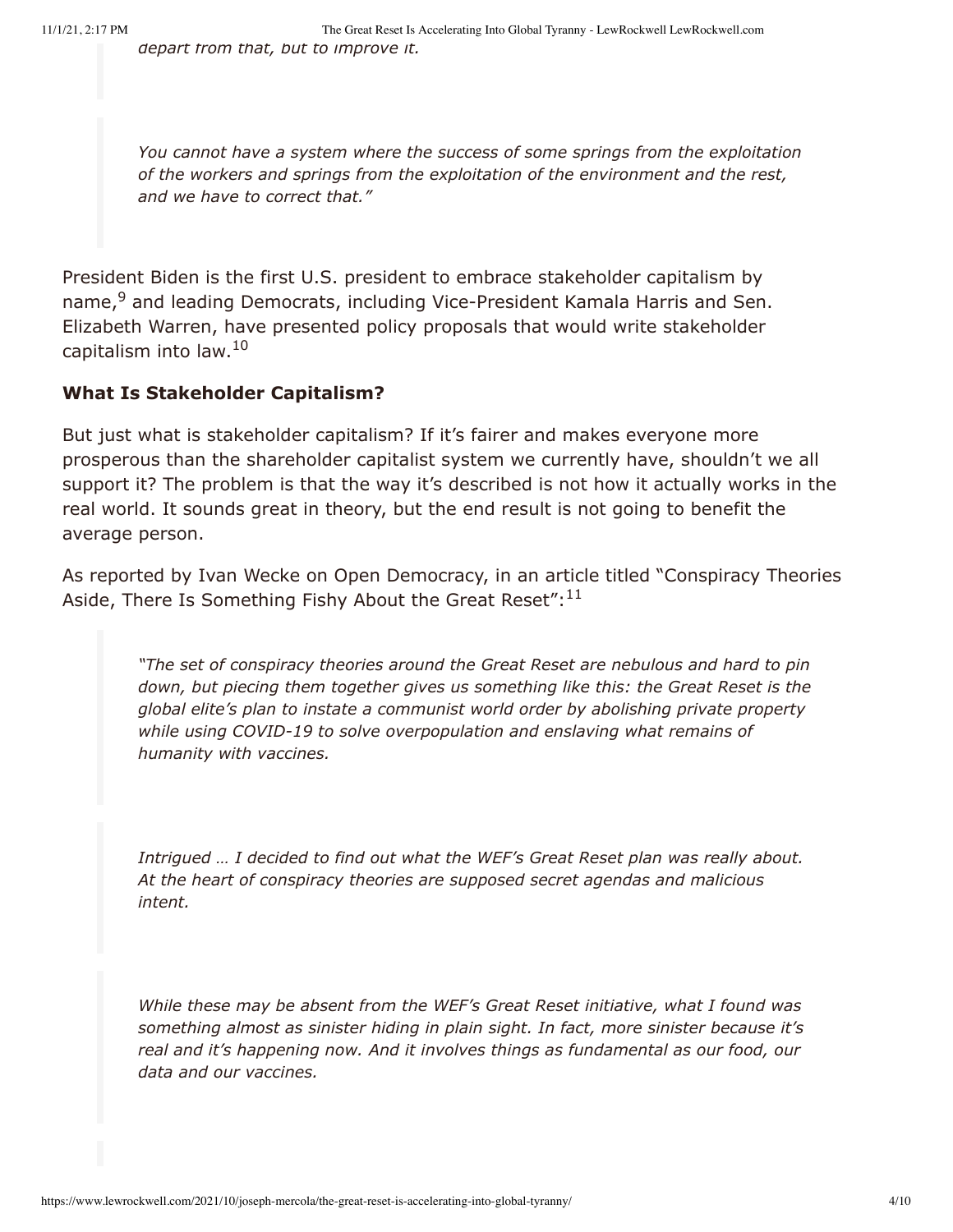*The magic words are 'stakeholder capitalism', a concept that WEF chairman Klaus Schwab has been hammering for decades and which occupies pride of place in the WEF's Great Reset plan from June 2020.*

*The idea is that global capitalism should be transformed so that corporations no longer focus solely on serving shareholders but become custodians of society by creating value for customers, suppliers, employees, communities and other 'stakeholders.'*

*The way the WEF sees stakeholder capitalism being carried out is through a range of 'multi-stakeholder partnerships' bringing together the private sector, governments and civil society across all areas of global governance.*

*The idea of stakeholder capitalism and multi-stakeholder partnerships might sound warm and fuzzy, until we dig deeper and realize that this actually means giving corporations more power over society, and democratic institutions less."*

### **Stakeholder Capitalism Increases the Power of Corporations**

The Global Redesign Initiative, which served as the basis for the Great Reset, has been described as "the most comprehensive proposal for redesigning global governance since the formulation of the United Nations during World War II." $^{12}$  So, this is no minor tweak. It's a complete overhaul of how we do business and govern nations, not only in the U.S. but globally.

In this multi-stakeholder model, government is just one stakeholder among many. Other stakeholders that would have to be taken into account include nongovernmental organizations such as the WEF itself and multinational corporations. In other words, these other stakeholders will have a say in how nations are governed.

Notice that world leaders will stress that the stakeholders include the environment and workers. The truth, however, is that the needs and desires of workers and the natural world are hardly at the center of this model. As explained by Wecke: $^{13}$ 

*"Instead of corporations serving many stakeholders, in the multi-stakeholder model of global governance, corporations are promoted to being official stakeholders in global decision-making, while governments are relegated to being one of many stakeholders.*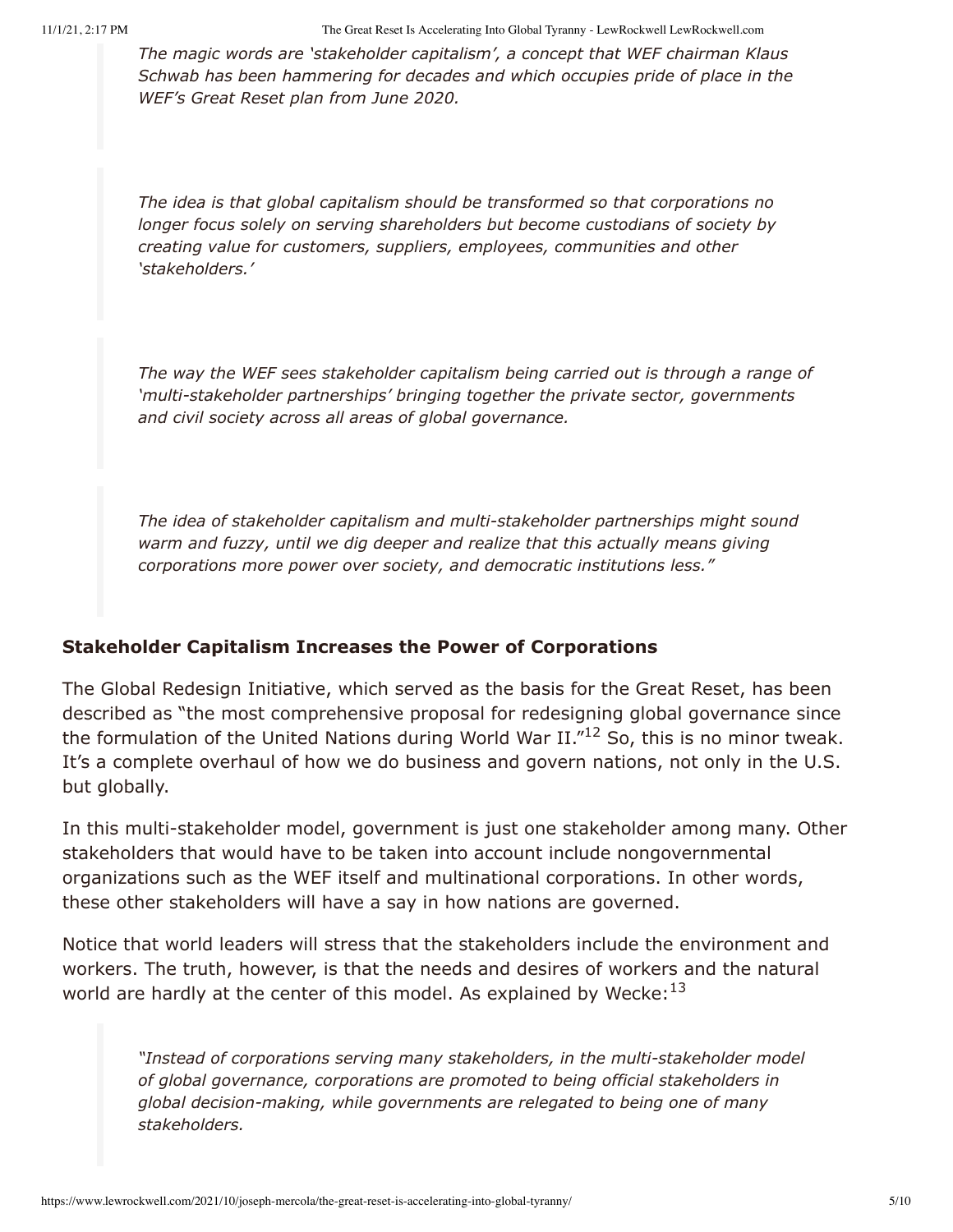*In practice, corporations become the main stakeholders, while governments take a backseat role, and civil society is mainly window dressing."*

## **Stakeholder Capitalism Is Taking Over by Stealth**

Wecke points out that this multi-stakeholder ecosystem has already been implemented and is expanding with each passing day. It's not something that they're proposing to implement in the future. Instead, they're basically just telling us now what they've been doing for years already.

"Multi-stakeholder groups have spread across all sectors of the global governance system," Wecke says, noting there are already "more than 45 global multi-stakeholder groups that set standards and establish guidelines and rules in a range of areas."

These groups, which have no democratic accountability, consist of large multinational corporations, which recruit insiders within government, civil society and educational institutions. Together, they claim to solve all sorts of problems that plague society.

Essentially, they believe they know what's best for everyone, and without having been elected to speak and act on our behalf, they are making unilateral decisions that will dictate how we live, grow and prosper.

Since the first quarter of 2020, we've already gotten a taste of what the Great Reset will mean for public health. It's basically founded on the premise that we live in a biosecurity state, where these unelected 'stakeholders' decide what is best for us, regardless of how we feel about it.

As just one example of a multi-stakeholder "ecosystem" that is already up and running is the COVAX initiative, the aim of which is to accelerate the rollout of COVID-19 vaccines. This initiative was created by two multi-stakeholder groups, GAVI and the Coalition for Epidemic Preparedness Innovations (CEPI), in partnership with the World Health Organization and funded by governments.

GAVI and CEPI are both tied to the WEF, the Bill & Melinda Gates Foundation and a long list of drug companies. As noted by Wecki, while governments are funding the COVAX initiative, corporate-centered coalitions (GAVI and CEPI) are overseeing and reaping the profits from the work.

We've already been given a glimpse of the core problem with this system, which is that it's entirely profit-driven. In 2020, South Africa and India sought to lift intellectual property rules on COVID-19 vaccine technologies to boost manufacturing in developing countries. GAVI, Gates himself and the drug industry strongly opposed, as you'd expect they would.

Why? Because public health is not their prime incentive or motivation. Profit is. Profit is their main interest and as a primary "stakeholder" their interests must be weighed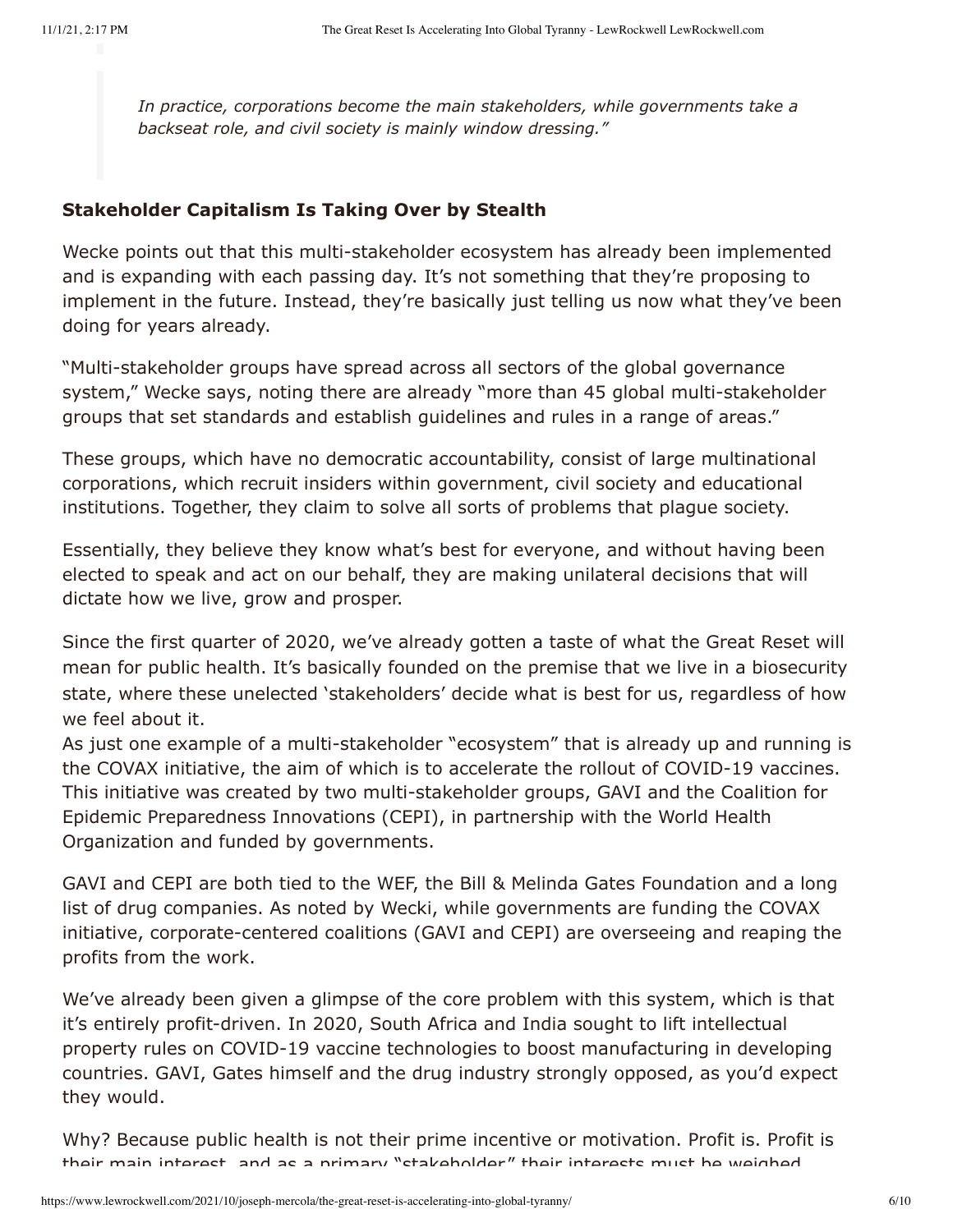their main interest, and as a primary stakeholder, their interests must be weighed against other stakeholder interests, such as people's want and desire to not get sick and die. And, well, they're at the center of the power structure, so guess whose interest wins, and will always win?

#### **Stakeholder Capitalism Will Destroy Freedom**

Wecke describes multi-stakeholderism as "the WEF's update of multilateralism," which is the system by which nations of the world are currently working together. At the core is the United Nations.

So far, this system is still democratic, at least in theory, as elected leaders are the ones brought together to make global decisions. The problem we're facing is that the stakeholder capitalism now proposed is not going to deepen democracy but rather eliminate it altogether.

Its design sidelines governments and places unelected stakeholders, primarily transnational corporations, in the driver's seat, giving them ultimate authority to make decisions for the world as a whole, which is precisely what we've increasingly started to experience during this pandemic. As explained by Wecke:<sup>14</sup>

*"Put bluntly, multi-stakeholder partnerships are public-private partnerships on the global stage. And they have real-world implications for the way our food systems are organized, how big tech is governed and how our vaccines and medicines are distributed."*

### **We're in for a Medical Reset as Well**

Since the first quarter of 2020, we've already gotten a taste of what The Great Reset will mean for public health. It's basically founded on the premise that we live in a biosecurity state, where these unelected "stakeholders" decide what is best for us, regardless of how we feel about it.

For example, hospitals around the U.S. are all instructed to use the deadliest COVID treatments imaginable, and doctors who defy the guidance and actually do what is best for their patients are having their medical licenses threatened. Merely speaking out about effective COVID treatments will put a bullseye on a physician's back.

In countries everywhere, people are told COVID shots are the only way forward, and vaccine passports  $-$  once derided as a paranoid conspiracy theory  $-$  are being implemented. Who made these decisions? No one is admitting the real source of these lockstep decisions, but we can be sure they're coming from a central hub, run by people no one ever voted into power.

Around the world, a twisted mind game is being played out, where world leaders are now telling us that vaccine passports are our "ticket to freedom," completely ignoring the fact that our freedom is not, and cannot be, predicated on our medical choices.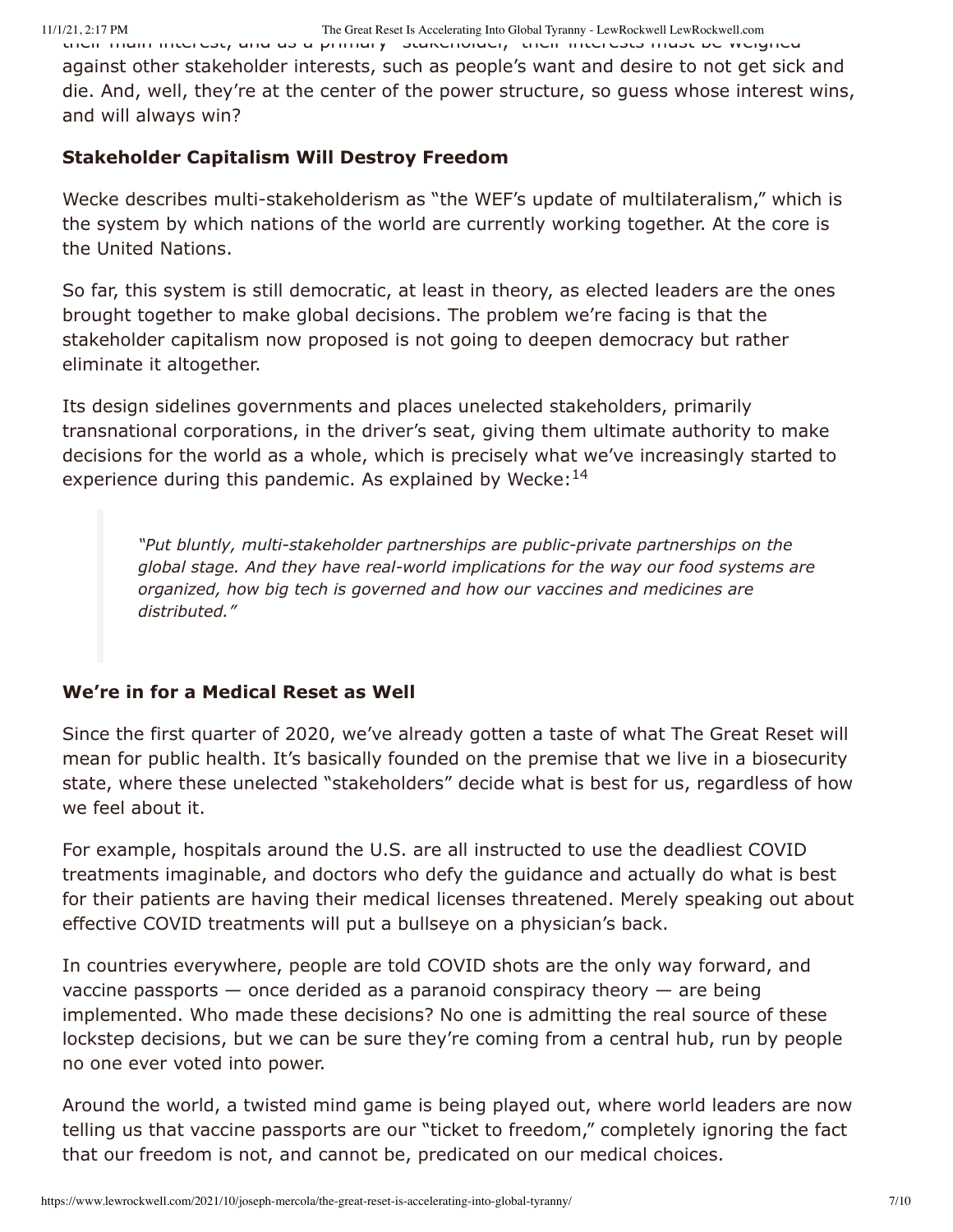Trudeau, for example, recently stated that vaccine passports are "all about" letting you know that "if you've done the right things, you get to be safe" wherever you go. $^{15}$  And those who refuse to do "the right thing," well, they simply aren't entitled to those same "freedoms."

> Rebel News [@RebelNewsOnline](https://twitter.com/RebelNewsOnline?ref_src=twsrc%5Etfw%7Ctwcamp%5Etweetembed%7Ctwterm%5E1439621788242223112%7Ctwgr%5E%7Ctwcon%5Es1_&ref_url=https%3A%2F%2Fwww.lewrockwell.com%2F2021%2F10%2Fjoseph-mercola%2Fthe-great-reset-is-accelerating-into-global-tyranny%2F)

Justin Trudeau says that vaccine passports are "all about" rewarding certain freedoms to people who have "done the right thing"— and that those who "still resist" simply won't get to enjoy those same freedoms.

Help us fight this twisted tyranny: [FightVaccinePassports.com](https://t.co/oIPU6az6hO?amp=1)

12:05 AM · Sep 20, 2021

 $\bigcirc$ 

[9.1K](https://twitter.com/intent/like?ref_src=twsrc%5Etfw%7Ctwcamp%5Etweetembed%7Ctwterm%5E1439621788242223112%7Ctwgr%5E%7Ctwcon%5Es1_&ref_url=https%3A%2F%2Fwww.lewrockwell.com%2F2021%2F10%2Fjoseph-mercola%2Fthe-great-reset-is-accelerating-into-global-tyranny%2F&tweet_id=1439621788242223112)  $\sqrt[3]{}$  See the latest COVID-19 [information](https://twitter.com/explore/tabs/covid-19?ref_src=twsrc%5Etfw%7Ctwcamp%5Etweetembed%7Ctwterm%5E1439621788242223112%7Ctwgr%5E%7Ctwcon%5Es1_&ref_url=https%3A%2F%2Fwww.lewrockwell.com%2F2021%2F10%2Fjoseph-mercola%2Fthe-great-reset-is-accelerating-into-global-tyranny%2F) on Twitter

(i)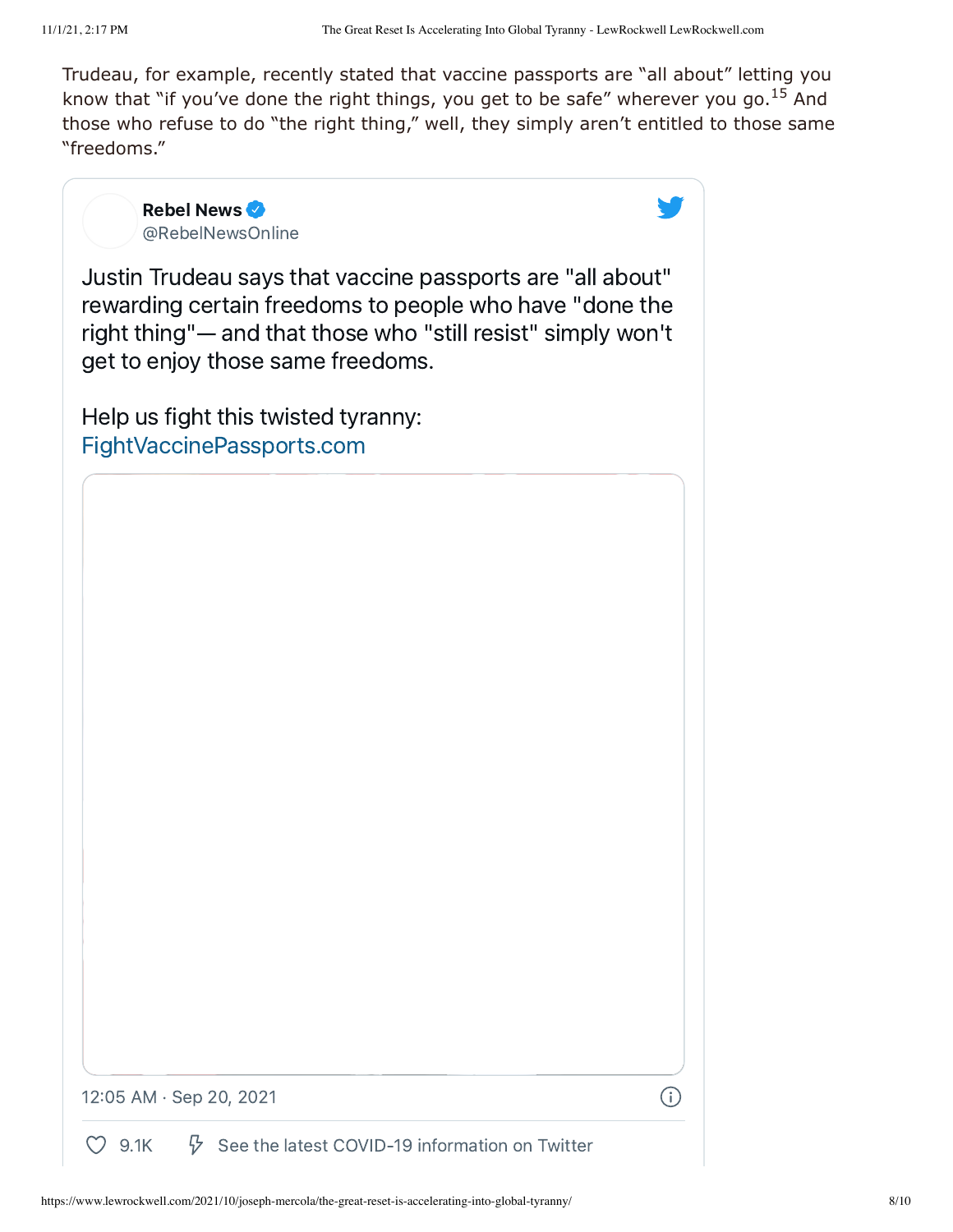[Tweet](https://twitter.com/intent/tweet?ref_src=twsrc%5Etfw%7Ctwcamp%5Etweetembed%7Ctwterm%5E1439621788242223112%7Ctwgr%5E%7Ctwcon%5Es1_&ref_url=https%3A%2F%2Fwww.lewrockwell.com%2F2021%2F10%2Fjoseph-mercola%2Fthe-great-reset-is-accelerating-into-global-tyranny%2F&in_reply_to=1439621788242223112) your reply

### **Video may not work on all browsers**

That the disease countermeasures we currently see for COVID-19 won't end with COVID-19 is clear. Already, President Biden has signed an executive order adding measles to the list of diseases for which a person can be quarantined and/or forced to self-isolate "to protect public health." 16

Again, what's being built all around us is a biosecurity state that will control every aspect of our lives under the auspice of "protecting public health," all while doing no such thing. It's undeniable that the COVID countermeasures have wrought far more destruction than the virus actually did, and these countermeasures continue to destroy lives and kill people unnecessarily, all under the banner of keeping us "safe" from disease.

The fact that people are dying from suicide, starvation, untreated medical problems and vaccine injuries, well, that doesn't count. They're protecting us from COVID! Of course, that'll be expanded to protecting us from other infections du jour.

In closing, stakeholder capitalism is essentially a form of global fascism, where nations are run not by elected governments alone, but by unelected corporations in partnership with government. As for "equity," I wouldn't hold my breath for that to come true. The equity they're talking about is all of us being in the same miserable position of owning nothing and having no human rights.

### **Sources and References**

- <sup>1, 2</sup> [National File November 16, 2020](https://nationalfile.com/not-satire-great-reset-trends-after-trudeau-endorses-dystopian-mega-corporate-future/)
- <sup>3</sup> [Wakeup World November 20, 2021](https://wakeup-world.com/2020/11/20/who-pressed-the-great-reset-button/)
- <sup>4</sup> [Transnational Institute Global Redesign Initiative](https://www.tni.org/en/taxonomy/term/567/backup-delete-later/567)  $\bullet$
- <sup>5</sup> [Transnational Institute Global Redesign Initiative \(Archived\)](https://archive.is/ghvk4)  $\bullet$
- [Based Underground June 14, 2021](https://basedunderground.com/2021/06/14/the-great-reset-and-transhumanism-movement/) 6  $\bullet$
- <sup>7</sup> [Twitter Nancy Pelosi September 17, 2021](https://twitter.com/SpeakerPelosi/status/1438775227337613312?ref_src=twsrc%5Etfw%7Ctwcamp%5Etweetembed%7Ctwterm%5E1438775227337613312%7Ctwgr%5E%7Ctwcon%5Es1_&ref_url=https%3A%2F%2Fwww.washingtonpost.com%2Fpolitics%2F2021%2F09%2F17%2Fnancy-pelosi-capi)  $\bullet$
- <sup>8</sup> [Business Insider September 17, 2021](https://www.businessinsider.com/pelosi-rips-capitalism-served-economy-as-well-as-it-should-2021-9)  $\bullet$
- <sup>9</sup> [Just Capital November 30, 2020](https://justcapital.com/news/the-just-report-how-will-stakeholder-capitalism-fare-under-a-biden-administration/)  $\bullet$
- <sup>10</sup> [Fast Company December 15, 2020](https://www.fastcompany.com/90586468/ceos-if-you-really-believe-in-stakeholder-capitalism-now-is-your-chance-to-make-it-real)  $\bullet$
- 11, 12, 13, 14 [Open Democracy August 16, 2021](https://www.opendemocracy.net/en/oureconomy/conspiracy-theories-aside-there-something-fishy-about-great-reset/)
- <sup>15</sup> [Twitter Rebel News September 19, 2021](https://twitter.com/RebelNewsOnline/status/1439621788242223112)  $\bullet$
- <sup>16</sup> [CNN September 17, 2021](https://www.cnn.com/2021/09/17/politics/biden-measles-quarantinable-diseases/index.html)

# **[The Best of Joseph Mercola](https://www.lewrockwell.com/author/joseph-mercola/)**